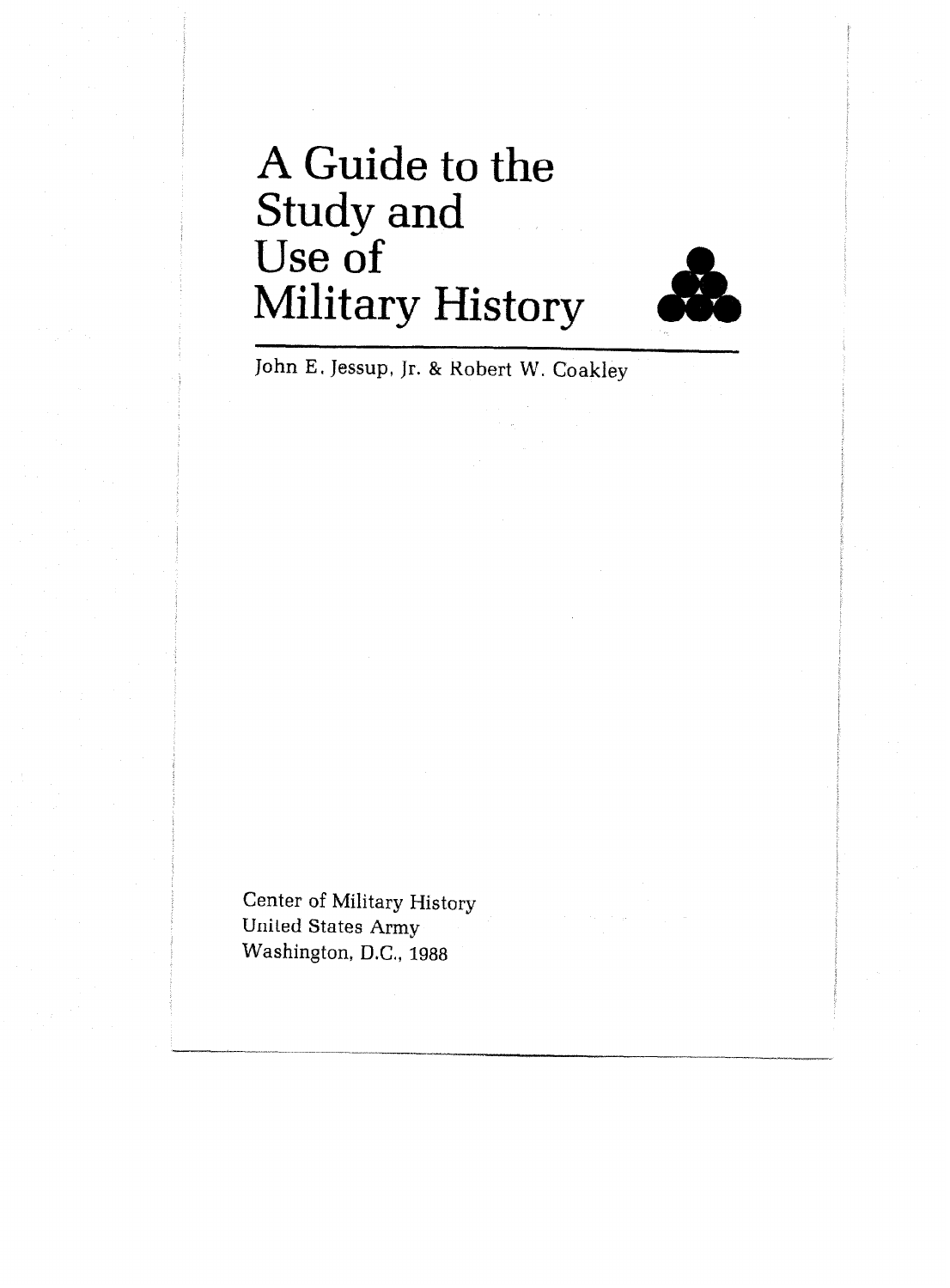Library of Congress Cetaloging in Publication Date

Main entry under title:

A Guide to the Study and Use of Military History.

Bibliography: p. Includes index,

1. United States-History, Military-Historiography. 2. History, Military---Historiography. 3. United<br>States. Army. 1. Jessup, John E. 11. Coakley, States. Army. I. Jessup, John E. II. Robert W. III. Center of Military History.<br>EI81.G85 973'.07'2 78-606157 973'.07'2

First Printed 1979-CMH Pub 70-3

For Sale by the Superintendent of Documents U.S. Government Printing Office, Washington, D.C. 20402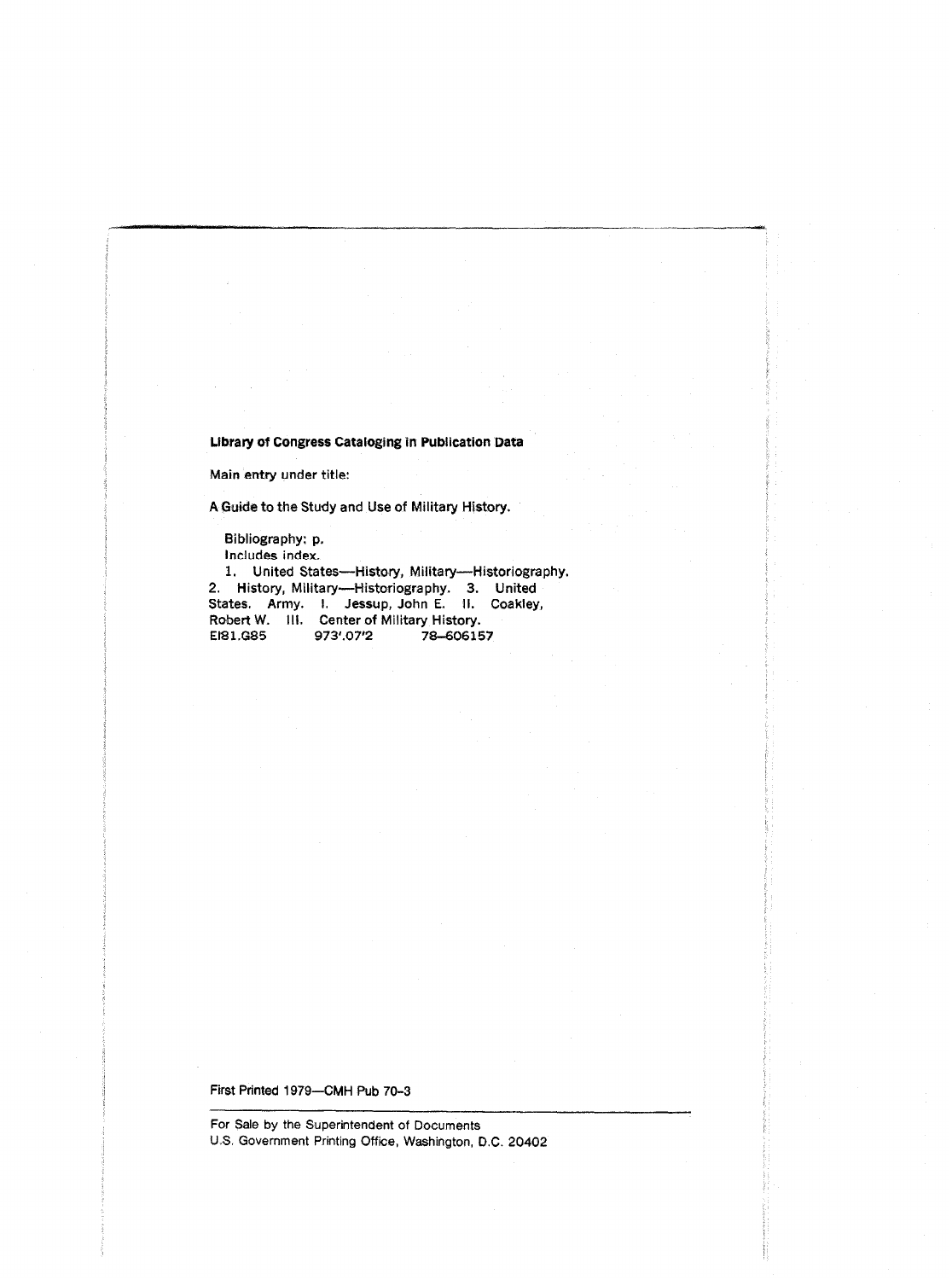# Department of the Army Historical Advisory Committee [as of May 1978)

Otis A. Singletary K. Jack Bauer, Visiting Professor, Command and General (Chairman) University of Kentucky Staff College Harry L. Coles Ohio State University Robert H, Ferrell Indiana University Cyrus R. Fraker, Office of The Adjutant General Frank Freidel, Jr, Harvard University Brig. Gen. Robert C. Gaskill Army War College

William H. Goetzmann University of Texas Col. Thomas E. Griess U.S. Military Academy Maj. Gen. Robert C. Hixon Training and Doctrine Command Sara D. Jackson, National Historical Publications and Records Commission Maj. Gen. Enrique Mendez, Jr, Office of the Surgeon General James O'Neill, Deputy Archivist of the United States Russell F. Weigley

Temple University

# Center of Military History Brig. Gen. James L. Collins, Jr. Chief of Military History

Col. James F. Ransone, Jr. James E. McSherry<br>Chief. Histories Division Belitor in Chief Chief, Histories Division

Maurice Matloff Col. William F. Strobridge Chief, Historical Services

V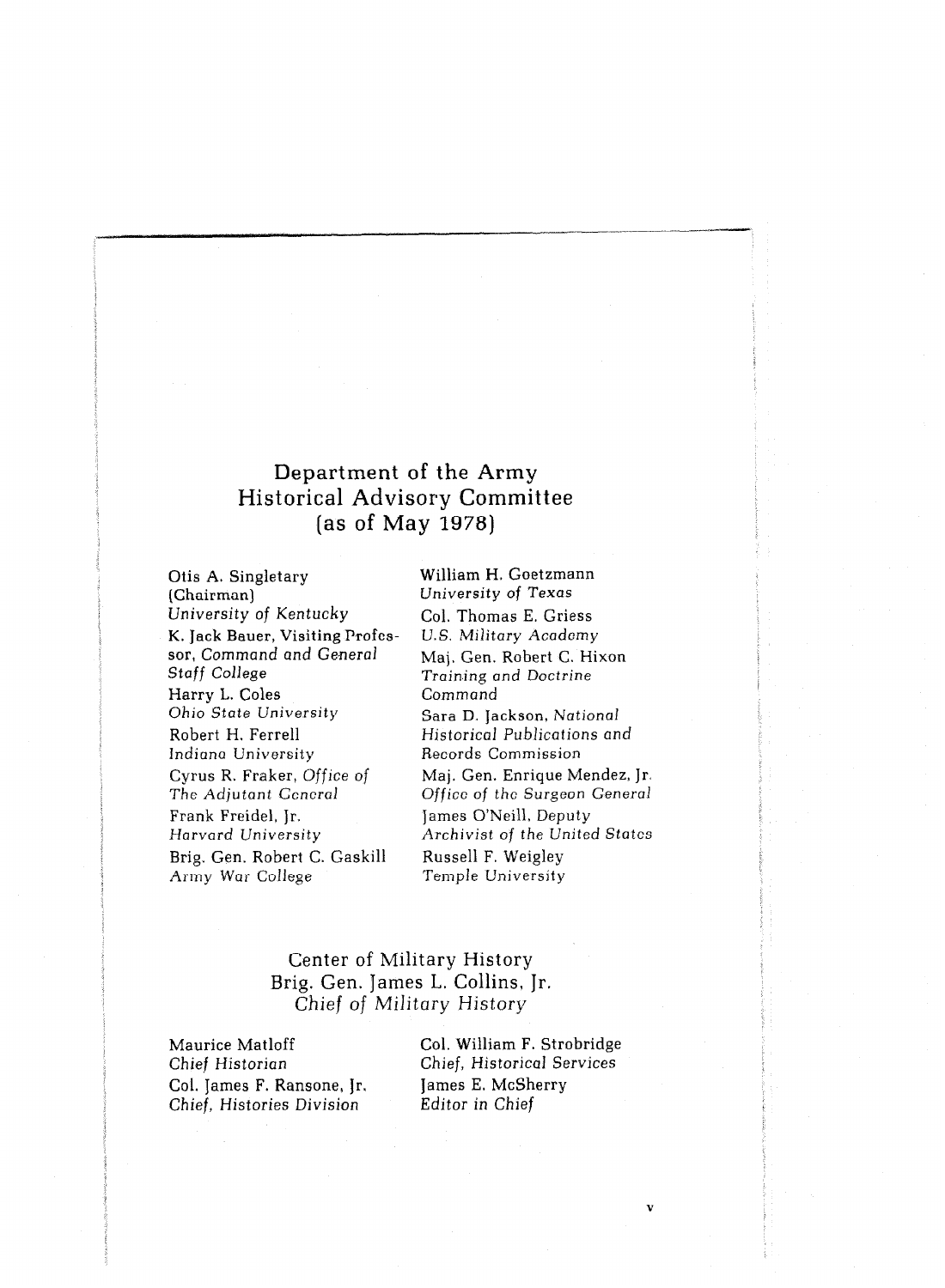

# **Contents**

#### Foreword ix

Brig. Cen. James L. Collins, Jr.

## Preface xi

Col. John E. Jessup, Jr., and Robert W. Coakley

## One: Military History, Its Nature and Use

- 1 The Nature of History 3 Maurice Matloff
- 2 A Perspective on Military History 25 Col. Thomas E. Criess
- 3 An Approach to the Study of Military History 41 Lt. Col. John F. Votaw

## Two: Bibliographical Guide

- 4 The Great Military Historians and Philosophers 59 Jay Luvaas
- 5 Military History ta the End of the Eighteenth Century 89 Theodore Ropp
- 8 World Military History, 1786-1945 117 Jeffrey J. Clarke
- 7 American Military History: The Early Period. 1607-1815 151 Robert W. Coakley
- 8 American Military History: The Middle Years, 1815-1916 187 Richard J. Sommers
- 9 The United States and the Two World Wars 225 Charles B. MacDonald
- 10 The United States and the Warld Military Scene Since 1945 251 Robert W. Coakley and Charles 8. MacDonald

#### Three: Army Programs, Activities, and Uses

- 11 A Century of Army Historical Work 285 Cal. John E. Jessup, Jr. and Robert W. Coakley
- 12 The U.S. Army Military History Institute 303 Col. James B. Agnew and B. Franklin Cooling
- 13 The Military History Detachment in the Field 311 Richard A. Hunt
- 14 The Army Art Program 319 Marian R. McNaugbton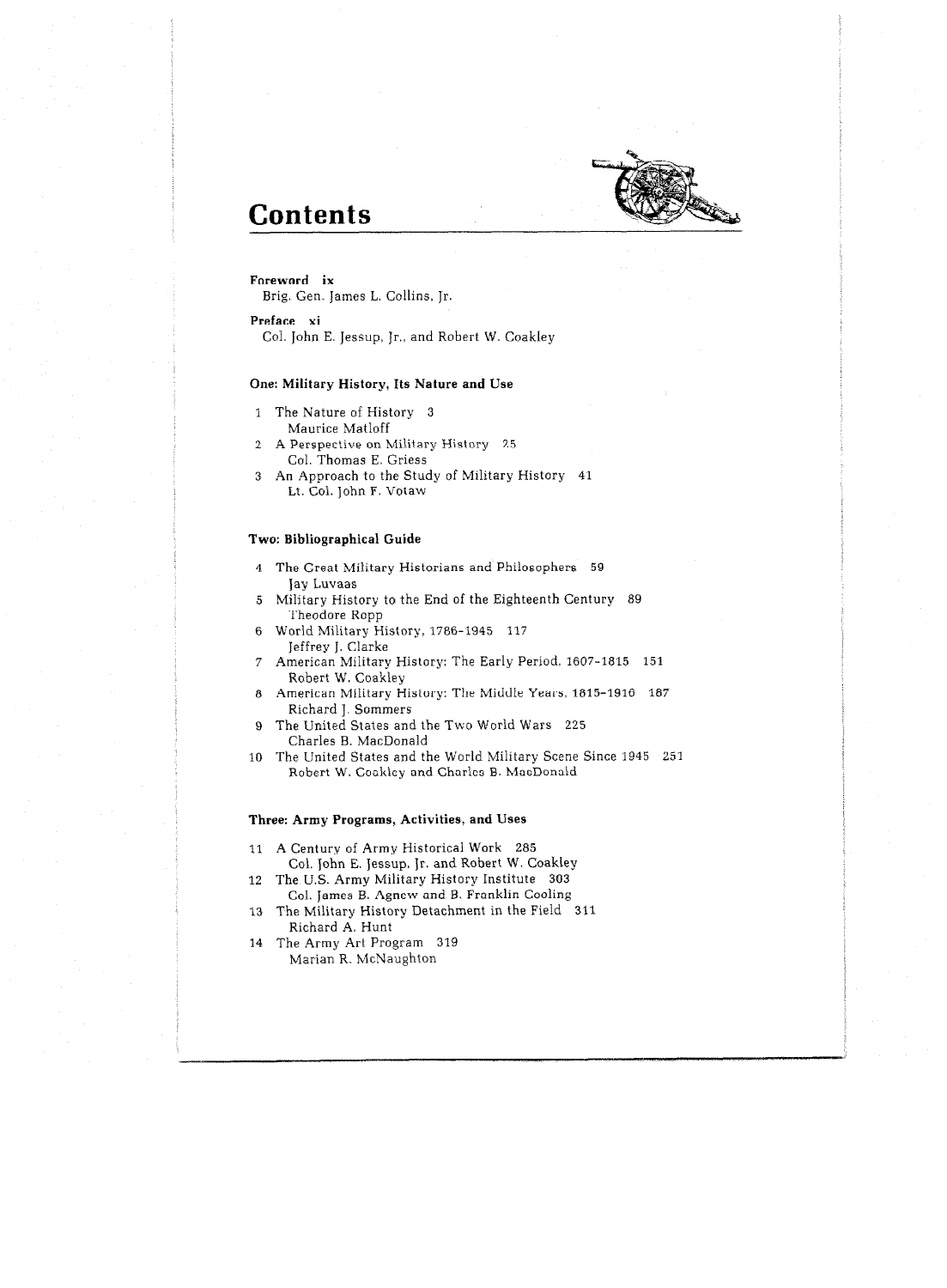## A Guide to the Study and Use of Military History

- 15 Military Museums and Collections 339 Joseph H. Ewing
- 16 The Place of Unit History 349 Stanley R, Connor
- 17 Military History in the Army School System 357 Brooks E. Kleber, Col. Roy K. Flint, and Charles S. Hall
- 16 The Use of Military History in Staff Work 373 Walter G. Hermes
- 19 Military History and Army Records 381 Vincent H. Demma
- 20 Writing for Official and Unofficial Publication 393 Joseph R. Friedman

#### Four: History Outside the U.S. Army

- 21 Military History in the Department of Defense 401 Romana Danysh
- 22 Official Programs Abroad 415 Alfred M. Beck
- 23 Military History and the Academic World 431 Ronald H. Spector

#### Appendices

- A Reference Works: A Select List 441 Thomas E. Kelly, III
- B Historical Journals and Societies 449 Thomas E. Kelly, III

Index 457

viii

r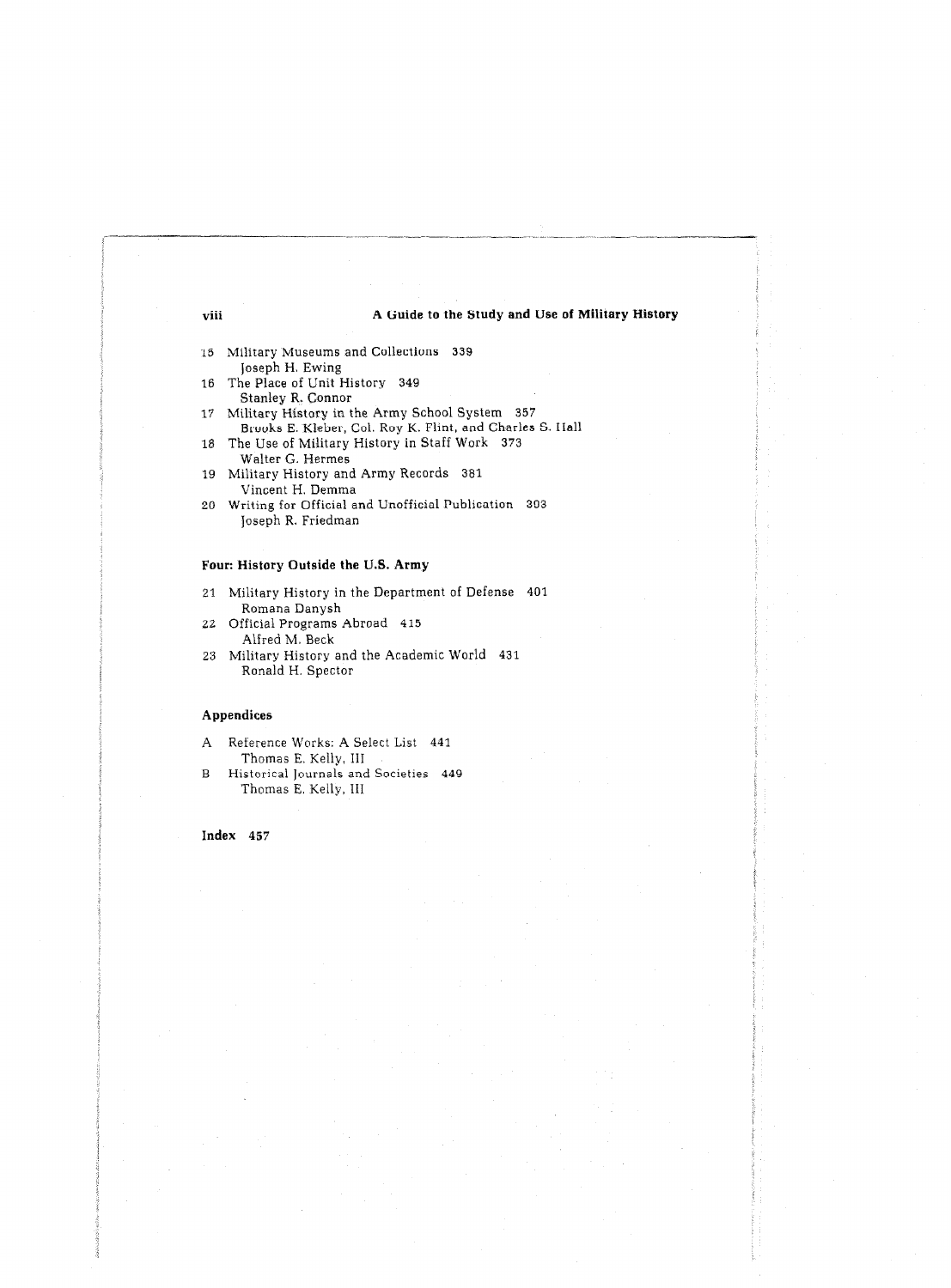# Foreword



PASSER

On his retirement in 1970 as Chief of Military History, Brig. Gen. Hal C. Pattison voiced his concern to the Army Chief of Staff, General William C. Westmoreland, over "the departure of the Army from its traditional reliance upon the experience of history." General Pattison suggested that the Army had paid the price of this neglect in many of the problems it encountered in the late 1960s and urged the restoration of military history to "its proper place in the importance of things." In response General Westmoreland established an ad hoc committee to '"ascertain the Army need for the study of military history" and to "develop recommendations on how any unfulfilled needs can be met.'" Under the chairmanship of Cal. Thomas E. Griess of the U.S. Military Academy and composed of representatives of the higher Army schools, the Continental Army Command, and the Office of the Chief of Military History, the committee met over an extended period at West Point in 1971. The committee concluded that there was indeed a need for study of military history in the Army to contribute to "broadened perspective, sharpened judgment, increased perceptivity, and professional expertise." It included in its recommendations to meet "unfulfilled needs" the publication of a "guide to the study and use of military history" which would be "issued to all officers at the Basic Course and others on request." The Chief of Staff approved this recommen-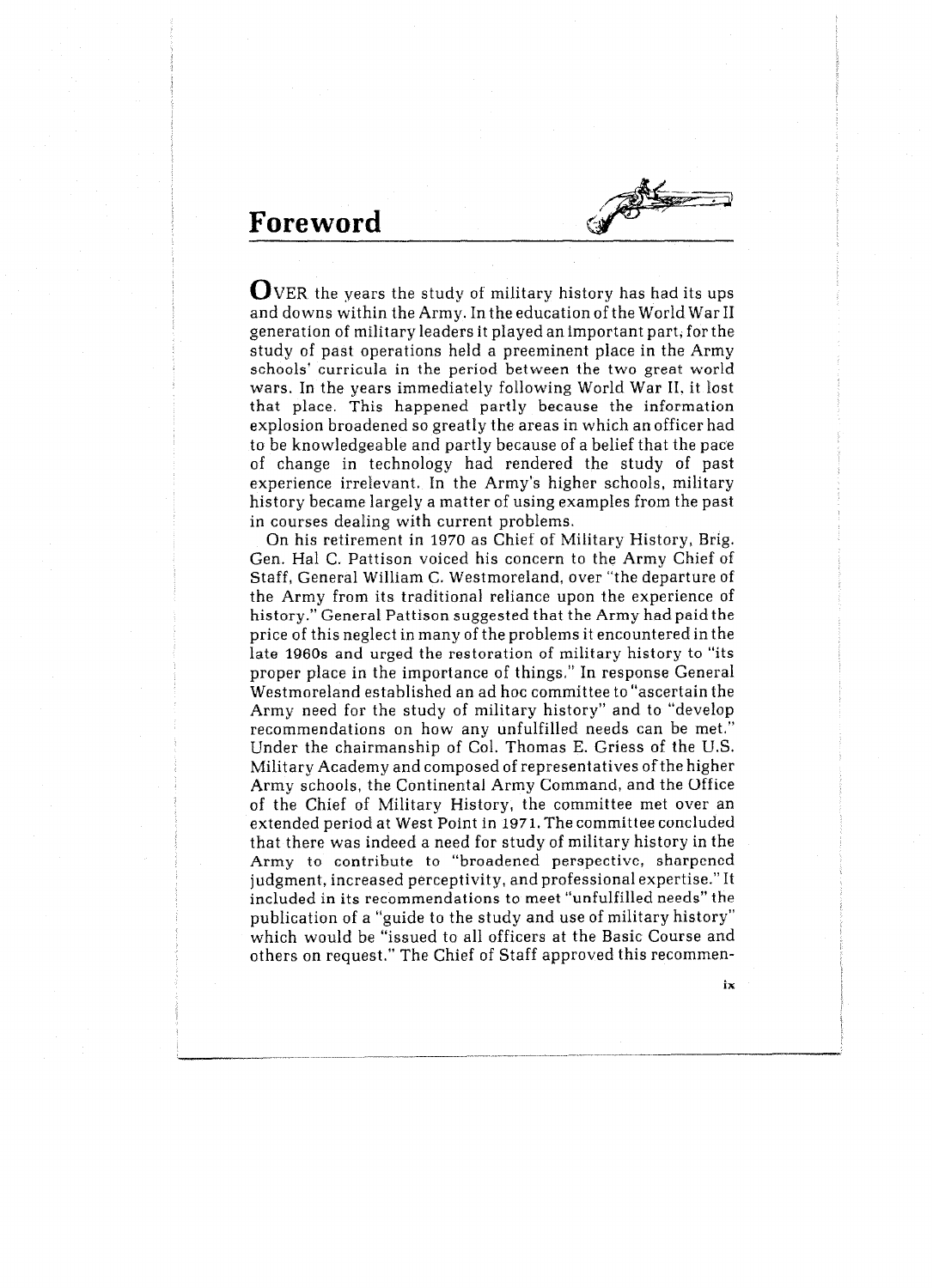-

dation, entrusted the preparation to the then Office of the Chief of Military History (now Center of Military History], and this Guide is the result.

As recommended by the ad hoc committee, the primary audience is the young officer just entering upon a military career. But the Guide has been shaped for use throughout that career as he matures and progresses, not as something to be thrown aside after one reading. It should serve the officer in the advanced courses, the Command and General Staff College, and the Army War College, as well as those in basic courses. Perhaps more important, since the time Army schools can allot to military history is limited, it can serve as a most useful tool for selfeducation at any stage of an officer's career. It should also be of value to instructors in all Army schools and to noncommissioned officers and other enlisted personnel with an interest in the military past. Civilian students and instructors in history, and indeed all those interested in military affairs, should find much of interest and value in this volume. In sum, the Guide should become an important tool in the never-ending process of education of both Army officers and civilian students of history. I hope that it will indeed assist in restoring military history to its "proper place in the importance of things."

> lames L. Collins, Jr. Brigadier General, USA Chief of Military History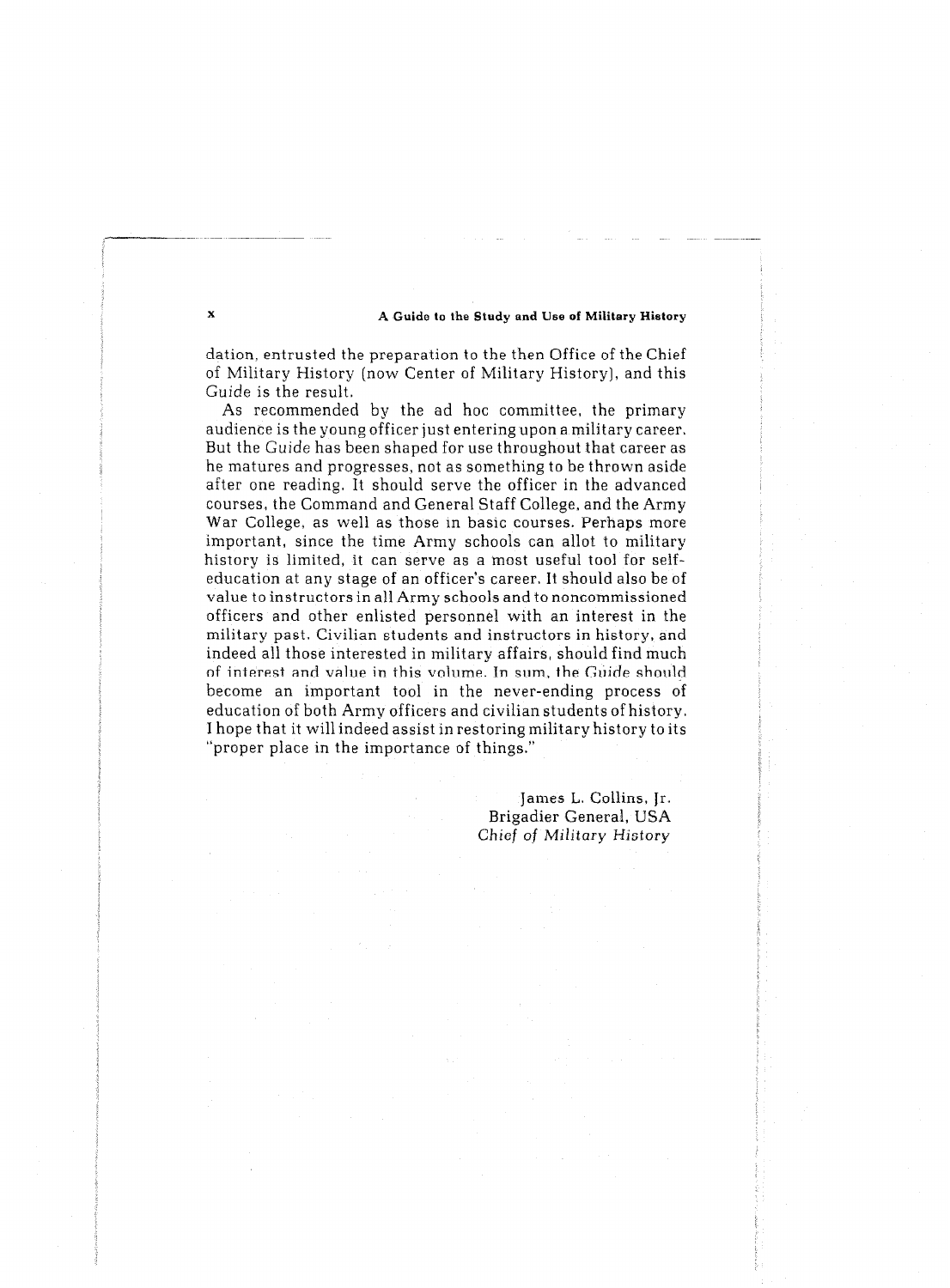

# Preface

 $\mathbf{O}$ N 6 June 1944, as the allied forces began the invasion of Normandy, General George S. Patton, Jr., wrote to his son, then a cadet at the United States Military Academy, that "to be a successful soldier, you must know history." The number of similar pronouncements from noted military figures, including Napoleon, is almost endless and the basic refrain is the same-to understand the present and to prepare for the future the study of history is vital. This applies most particularly to those who lead men in battle. As Marshal Foch wrote, "no study is possible on the battlefield, one does simply what one con in order to apply what one knows." Despite vast changes in technology since World War If, the combat leader may still learn much from the study of past battles and campaigns. Weather, terrain, and intelligence of friendly and enemy dispositions, for instance, are as important today as in the days of Alexander, Frederick the Great, and Napoleon; human reactions in combat remain relatively constant.

Quite beyond vicarious experience of the battlefield, the study of military history affords an understanding of the interplay of forces that have shaped the present and provides the means of viewing current problems against the long perspective af how men have handled similar problems in the past. The immediate utility of a knowledge of history is likely to vary with the situation in which the individual soldier finds himself. Certainly force planners could profit from a study of the varying approaches of General Pershing and General Marshall in the two world wars toward the size and composition of the Army, officers in charge of training from a reminder that the American soldier's traditional outlook was not conducive to fighting a counterinsurgency war in Vietnam, and military leaders and policy makers alike from an appreciation of the long American tradition against drafting men for combat service in anything short of an all-out national war effort. Knowledge of military history cannot produce solutions to all problems, nor can it guarantee success in a military career. But it can provide a foundation for both problem solving and career achievement.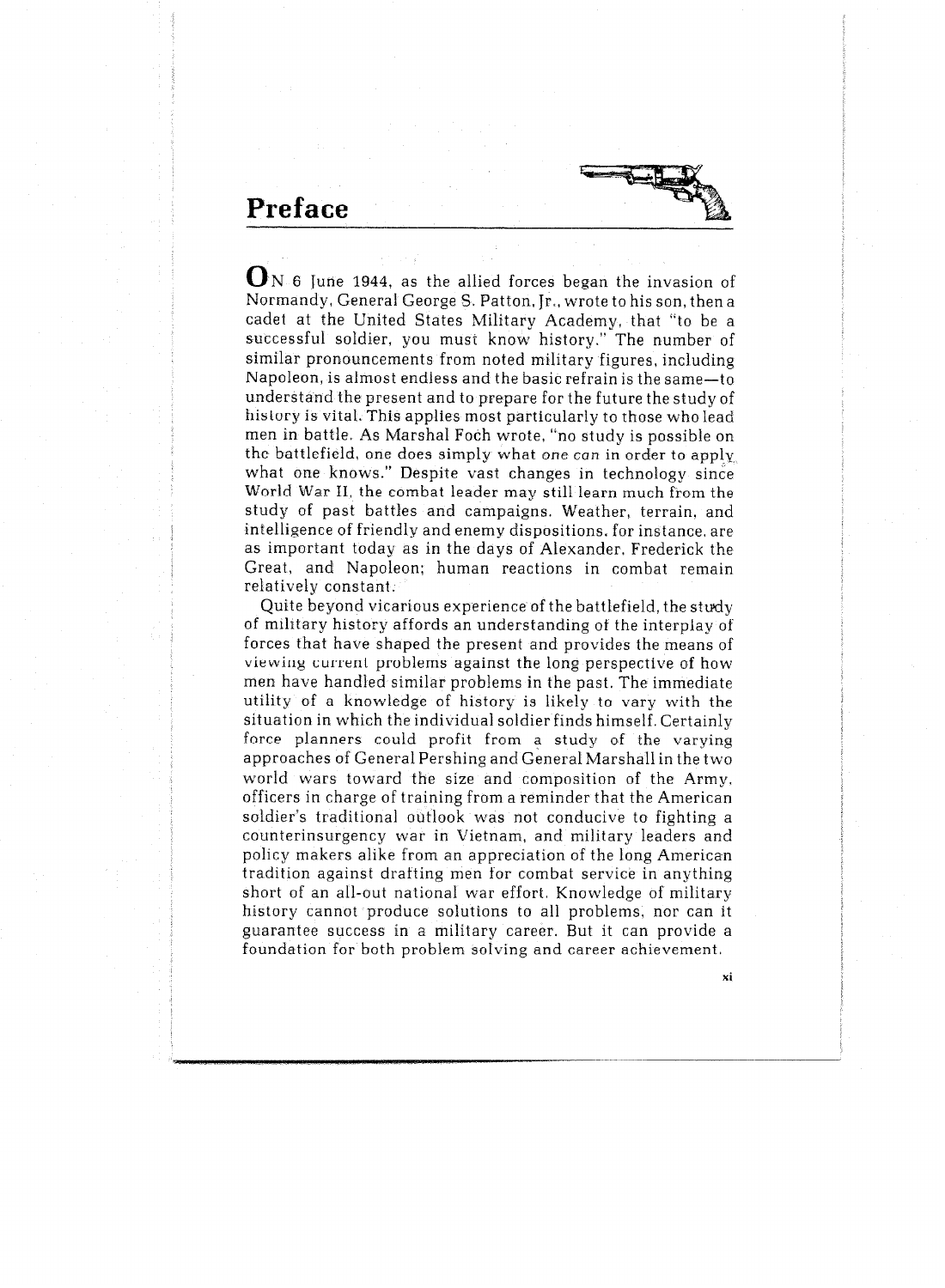This Guide to the Study and Use of Military History is designed to foster an appreciation of the value of military history and explain its uses and the resources available for its study. It is not a work to be read and lightly tossed aside, but one the career soldier should read again or use as a reference at those times during his career when necessity or leisure turns him to the contemplation of the military past.

The Guide consists of four parts, Part One is general in nature and deals with the nature of history as a discipline, military history as a branch of that discipline, the uses of military history, and suggested methods of reading and study.

Part Two is a guide to the areas of study and the materials available for study in each. It consists of seven bibliographical essays—one on the great military historians and philosophers with whom all students of military history should have some acquaintance, two on world military history, three specifically on American military history, and a final essay on the merging of American and world military history since the end of World War II. Each of the period essays weaves its bibliographical information into the framework of a discussion of the main military developments of the era covered, introducing, where pertinent, varying historical interpretations of events and issues. Each contains at the end an alphabetical listing of all works mentioned.

Part Three deals with US. Army historical programs and activities and how the Army uses or has used military history. This part informs the reader of the resources available within the Army for study and research in military history and some of the practical uses of history in staff work.

Part Four similarly deals, albeit more briefly, with military history outside the Army-in other elements of the Department of Defense, in foreign military establishments, and in the academic world.

Finally two appendices provide annotated listings of reference works and historical periodicals of greatest interest and utility to the student of military history,

The longest part of the Guide, Part Two, contains the bibliographical essays, generally modeled on the bibliographical pamphlets published by the American Historical Association Center for Teachers. Like them, each individual essay, written by a specialist in the field, adopts a somewhat different approach. All of them, however, must list many works within a relatively short space to give the reader some understanding of the vast variety of historical literature available. Bibliographic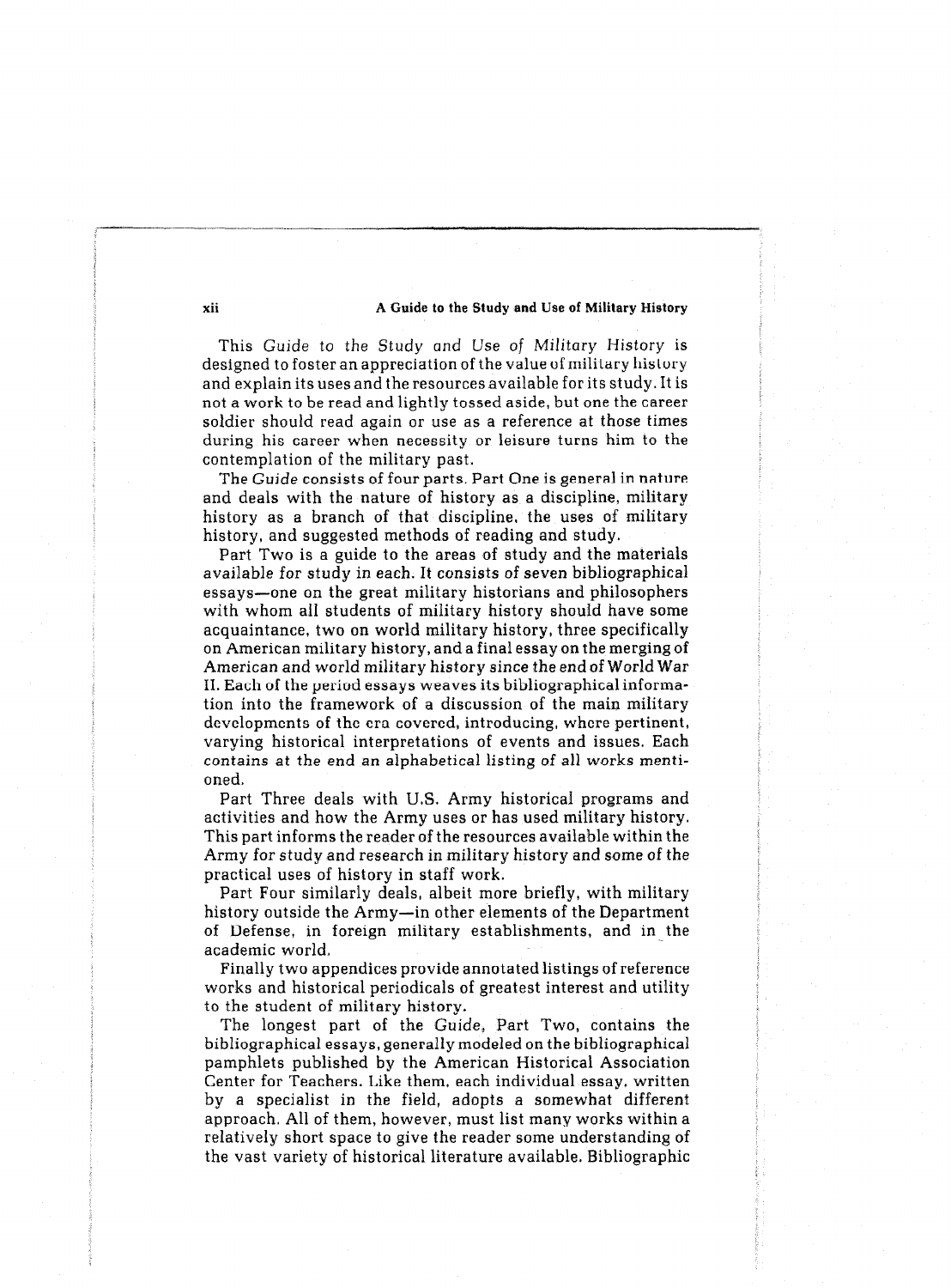# Preface **Example 2018** and 2018 and 2018 and 2018 and 2018 and 2018 and 2018 and 2018 and 2018 and 2018 and 2018 and 2018 and 2018 and 2018 and 2018 and 2018 and 2018 and 2018 and 2018 and 2018 and 2018 and 2018 and 2018 a

essays seldom make light bedtime reading, and those in the Guide are no exception. But the editors do believe these essays can be read initially with interest and profit for a general appreciation of the whole field of military history, and then used later as a more detailed reference when the student develops an interest in a particular period or subject. Except in the essay on the great military historians and philosophers, only works written in English or translated into English have been included. And there is relatively heavy emphasis on American military history as opposed to the broader field of world military history. The reason is simply the belief that books in the national language and on the national experience will be of greatest interest and utility to the American officer.

As the title indicates, the volume is primarily a guide to the study and use of military history and not a guide to research and writing, although certainly parts of it should be useful to the researcher. It is not intended to supplant The Writing of American Military History: A Guide, published by the Office of the Chief of Military History (OCMH) as a Department of the Army pamphlet in 1956, although the student should find the bibliographies on American history in this volume more comprehensive and up to date.

The Guide is a cooperative work to which many individuals, both in the U.S. Army Center of Military History and outside, have contributed. When the task was first assigned to OCMH in 1972, the office enlisted the aid of the History Department at the U.S. Military Academy, personnel of the U.S. Army Military History Research Collection (now the US. Army Military History Institute) at Carlisle Barracks, Pennsylvania, visiting professors of military history at West Point and Carlisle, and others. It has been assembled and edited by personnel at the center in Washington. For the most part, the editors have let authors approach their subjects as they wished, within certain space limitations. The editors and others, however, have made many suggestions to the authors in the course of several reviews of drafts and in some cases have made changes on their own in the interest of a better integrated work. Like all Center of Military History publications, the various chapters have been carefully edited, form and references standardized, and duplication eliminated. Essentially, nonetheless, each chapter remains the work of its author and is intended to stand on its own.

The original conception for this Guide was largely the work of Cal, John E. Jessup, Jr., who served as the OCMH member of the 1971 Ad Hoc Committee on the Need for the Study of Military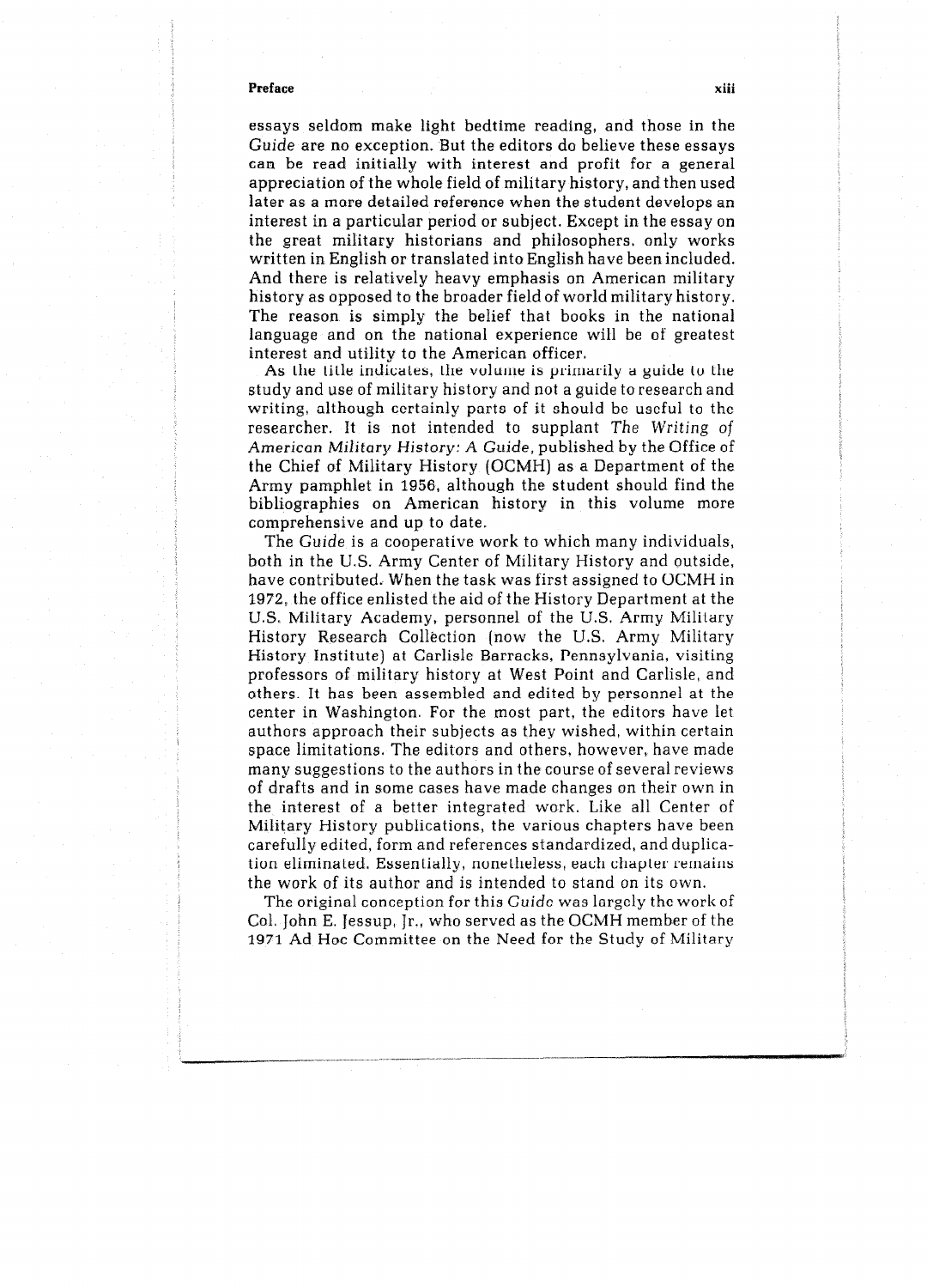History in the Army and was chief of the OCMH Histories Division when the task of preparing the volume was assigned. With some advice and assistance from others in OCMH and at the Military Academy, Colonel Jessup developed an outline, made the original chapter assignments, and assembled most of the contributions before he retired from the military service in October 1974. For some months thereafter the Guide languished in partial rough draft form until Dr. Robert W. Coakley, Deputy Chief Historian of the center, assumed responsibility for it in April 1975. Since that time Dr, Coakley has seen the draft through two main revisions-one before submission to a review panel in September 1975 and the other after the panel had rendered its critique. Both the concept and the draft underwent considerable revision in detail during the two separate processes, but the general scheme of the Guide and much of its contents remain as initially shaped by Colonel Jessup.

Preparation and coordination of this work among its many authors has required considerable time. One consequence has been the danger that many sections might become outdated before publication. Even though in the later stages the editor made every effort to have authors update their respective contributions, there has been some time lag as a result of delays in receiving various revisions and time consumed in editing and printing. New works of considerable significance may have appeared since the bibliographic essays were originally prepared. A more serious consequence is in the chapters on the Army and other Department of Defense military history institutions and programs and those of foreign governments. Although the general nature of these programs and activities usually remains constant from year to year, there are frequent changes in detail, Some organizations and practices may have changed since the summer of 1976 when most of the descriptions underwent final revision.

The editors wish to express their great appreciation to the other contributors to the Guide, some of whom rendered generously of their time and effort without remuneration, and most particularly to Col. Thomas E. Griess, Professor and Head of the History Department at the United States Military Academy, who chaired the ad hoc committee that gave birth to the idea of the Guide and later not only contributed a chapter of his own but secured contributions from two others then at the academy.

All members of the center panel who reviewed the draft in <sup>1975</sup> made valuable suggestions as have others who read and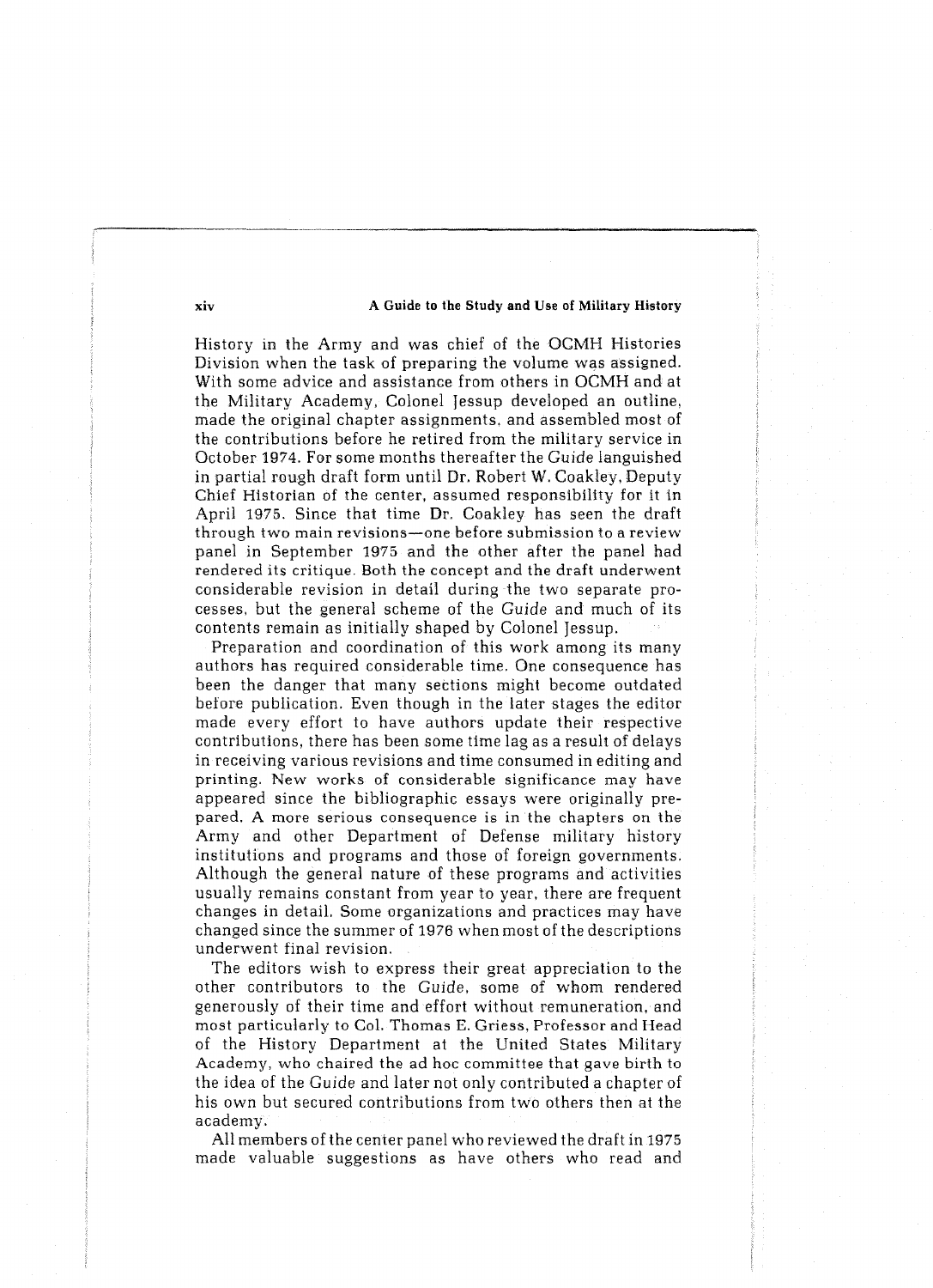## Preface xv

commented on the draft from time to time. Dr. Maurice Matloff, Chief Historian of the center, although a contributor, served as chairman of the review panel; Mr. Joseph R. Friedman, then Editor in Chief, also a contributor, served on it. Other members of the panel from the center were Col. James F. Ransone, Jr,, Mr. Robert Ross Smith, and Dr. Alfred M. Beck, and from the outside Mr. Martin Blumenson, then Visiting Professor of Military History at the Army War College, Capt. John R. Miller, Assistant Professor of Military Science at Washington and Lee University, and Dr. Russell F. Weigley of Temple University.

Others who made valuable camments at one time or another have been Dr. Edward M. Coffman of the University of Wisconsin, Dr. Stanley L. Falk, Chief Historian of the Air Force, Dr. Frank Freidel of Harvard University, Dr. Peter Paret of Stanford University, Maj. Gen. Robert C. Hixon, Chief of Staff of the U.S. Army Training and Doctrine Command, and Brig. Gen. Benjamin L. Harrison, Deputy Commandant of the U.S. Army Command and General Staff College. Mr. James McSherry and Ms. Joyce Hardyman of the Center's Editorial Branch performed the detailed editing necessary to prepare this volume for the printer. Mr. Dudley Kruhm of the Typography and Design Section of the Government Printing Office designed the book. The sins of omission and of commission of which this Guide may be guilty, however, must be attributed in the main to the general editors, rather than to the contributors, advisers, or technical editors.

> John E. Jessup, Jr. Robert W. Coakley